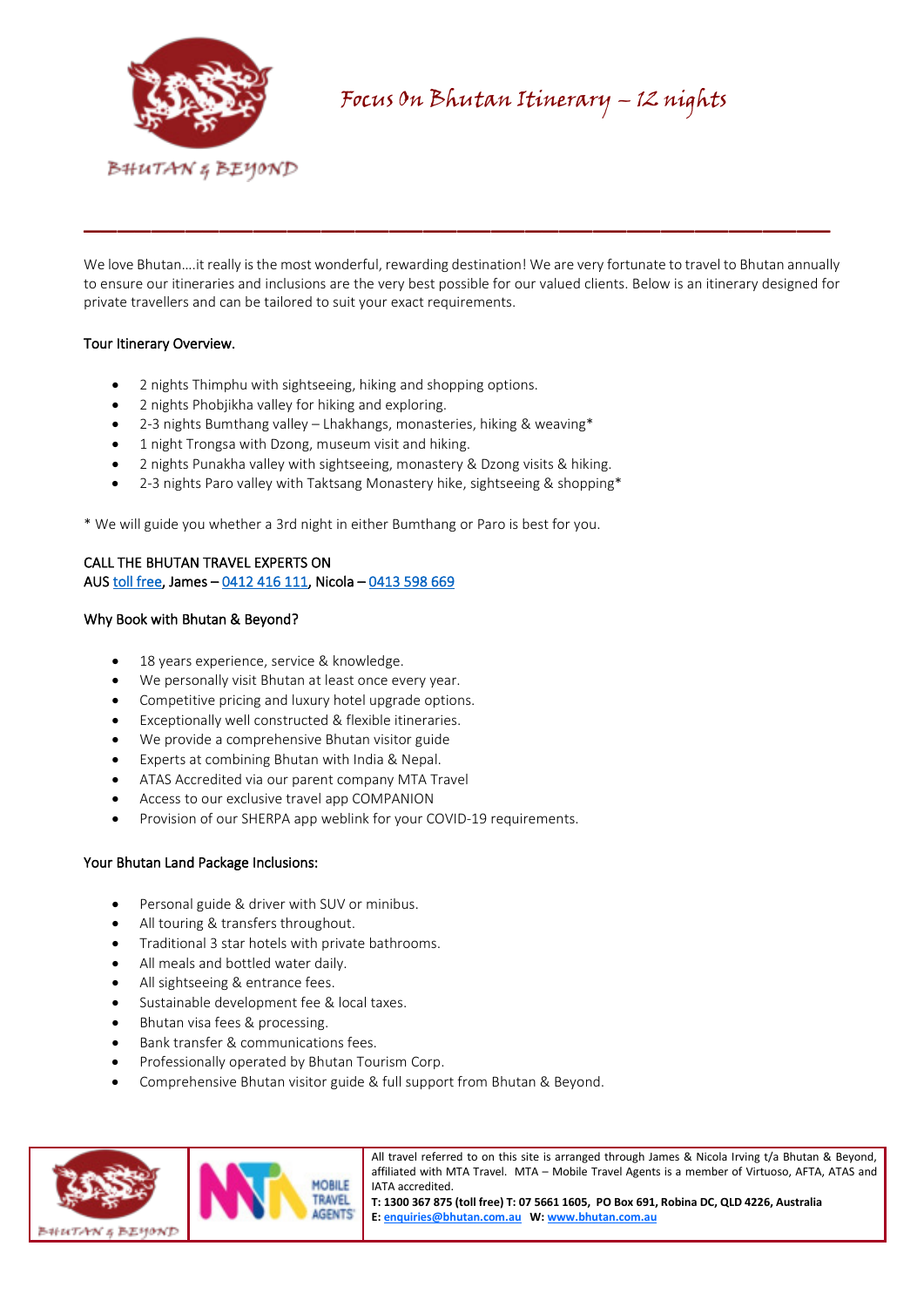

# Optional Activities:

Please ensure your travel insurance covers you for these activities.

- White Water Rafting Punakha Valley. US\$250.00 for up to 5 persons.
- Archery in Paro @ US\$7.00 pp.
- Mountain bike hire in Paro & Thimphu from US\$25 pp per ½ day.
- Cooking class at Paro farmhouse & hot stone bath US\$25.00 per person
- Hot stone bath at Paro Farmhouse US\$18.00 per person.

#### Your Bhutan Land Package Excludes:

- Airfares to/from Bhutan.
- Personal items incl laundry, drinks, designer coffee's, phone calls, tips etc.
- Upgrade costs for luxury hotels are additional.
- Travel Insurance mandatory to enter Bhutan.
- Any COVID-19 PCR or RAT tests required.

#### COVID-19 Updates & Procedures:

Our Sherpa travel app will keep you updated with COVID-19 requirements pre, during & post travel. These include PCR, RAT & any other tests and where to get them, vaccination certificates & other documentation plus any tracing apps required at your destination and stopovers. Once your tour booking is confirmed and your air travel process commences, we will provide you with your personal Sherpa app web links to assist you manage the COVID-19 procedures that will be relevant at the time of travel.

\_\_\_\_\_\_\_\_\_\_\_\_\_\_\_\_\_\_\_\_\_\_\_\_\_\_\_\_\_\_\_\_\_\_\_\_\_\_\_\_\_\_\_\_

#### Cancellation Conditions Land Tour:

- Deposit date until 35 days prior arrival in Bhutan Land tour deposit is refundable less B&B service fees.
- 35 days or less prior to arrival in Bhutan No land tour refund permitted.

*Please note: – These conditions cover land travel arrangements only not airfares which are subject to their own cancellation conditions.*

# Dav 1:

# Paro Valley to Thimphu Valley (1 hr 30 mins)

After clearing immigration and customs you will be greeted by your BTCL guide and driver and transferred to Bhutan's capital Thimphu. Travelling through the spectacular countryside, en-route make a stop at the Tachogang Lhakhang (iron bridge). All the houses and buildings in the Kingdom are painted and constructed in traditional Bhutanese style. On arrival into Thimphu check-in to your hotel and take lunch. Enjoy the remainder of the day to explore Thimphu, both by vehicle



All travel referred to on this site is arranged through James & Nicola Irving t/a Bhutan & Beyond, affiliated with MTA Travel. MTA – Mobile Travel Agents is a member of Virtuoso, AFTA, ATAS and IATA accredited.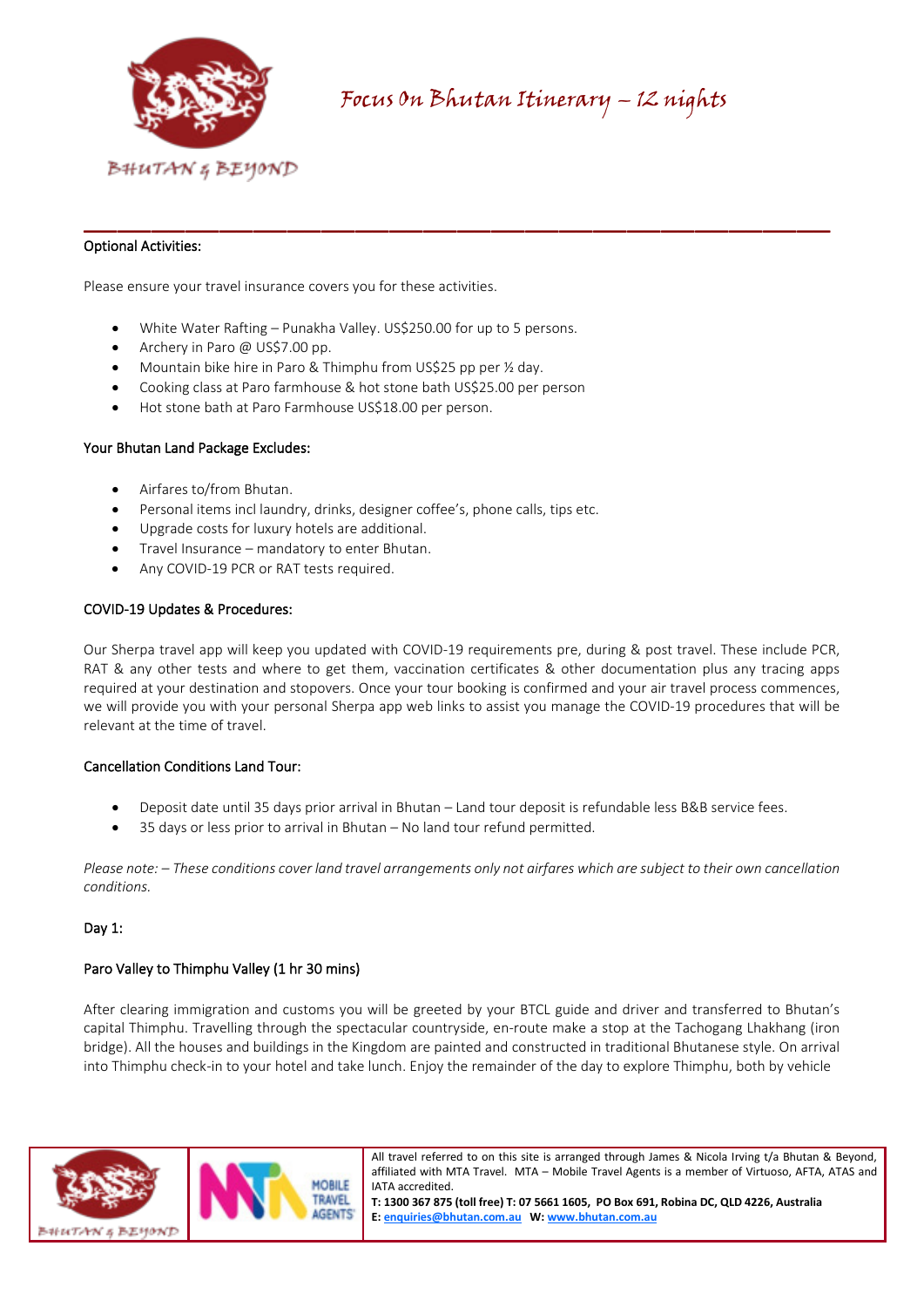

and on foot. Your options include visits to the National Memorial Chorten; the celebrated Royal Textile Academy (closed Sun/PH) and the Takin Preserve – home to Bhutan's most unusual national mammal.

\_\_\_\_\_\_\_\_\_\_\_\_\_\_\_\_\_\_\_\_\_\_\_\_\_\_\_\_\_\_\_\_\_\_\_\_\_\_\_\_\_\_\_\_

# Overnight Thimphu [– Bhutanese Style 3\\* Hotel](https://bhutan.com.au/thimphu-hotels/)

## Day 2:

## Sightseeing in Thimphu.

Today we highly recommend you visit the following.

The Buddha Dordenma statue located at Kuenselphodrang (just outside the city). The statue is made of bronze and gilded in gold. It is considered the largest Buddha Shakyamuni statue in the world. There is also an excellent 3 km hike option through the adjacent Kuenselphodrang Nature Park which offers sensational valley views.

View the majestic Trashichhoe Dzong (visits are only possible after business hours on weekdays or at the weekend) and visit the (nearby) beautiful Tara Lhaden Zhingkham lhakang (temple).

Visit the 'Simply Bhutan' display village including a traditional Bhutanese lunch. At 'Simply Bhutan' you can experience ara tasting (local spirit); suja tasting (butter tea); try your hand at archery and enjoy a cultural performance of song & dance during the lunch, plus much more.

*Other recommended places to visit, depending on your preference, & in consultation with your guide are.*

- Zorig Chusum the Institute of the 13 Arts & Crafts of Bhutan (closed Sat/Sun/PH & sometimes closed to visitors at other times.)
- The National Library, which holds a vast collection of ancient Buddhist manuscripts. (closed Sat/Sun & PH)
- Hand-made paper making factory. (closed Sat/Sun & PH)
- Visit the Thimphu Post Office to get your personalized postage stamp printed. (Mon-Fri & Sat am)
- The weekend market (Fri-Sun) where everyone goes to buy an array of fresh fruits & vegetables; home-wares, handicrafts and clothes.
- Take a wander along Thimphu's main street, Norzin Lam, which offers good shopping and the Craft Bazaar.
- For those interested in quality weavings and local art visit the Gagyel Lhundrup weaving centre. Here you can interact with the weavers.
- The adjacent S. Bishwa art gallery is also worth a visit. (both closed Sat/Sun)
- The city bars & coffee shops are also worth checking out. Your guide will advise you the best options. Please note Tuesday is 'dry day' in Bhutan and most bars in the city will remain closed.
- Travel up the valley & hike to Tango Monastery which houses a university of Buddhism for monks.
- There are other 1/2 day/ day hikes possible in the Thimphu valley & your guide will recommend suitable hike options depending on the season and your prior hiking experience.

# Overnight Thimphu – Bhutanese Style 3\* Hotel.



All travel referred to on this site is arranged through James & Nicola Irving t/a Bhutan & Beyond, affiliated with MTA Travel. MTA – Mobile Travel Agents is a member of Virtuoso, AFTA, ATAS and IATA accredited.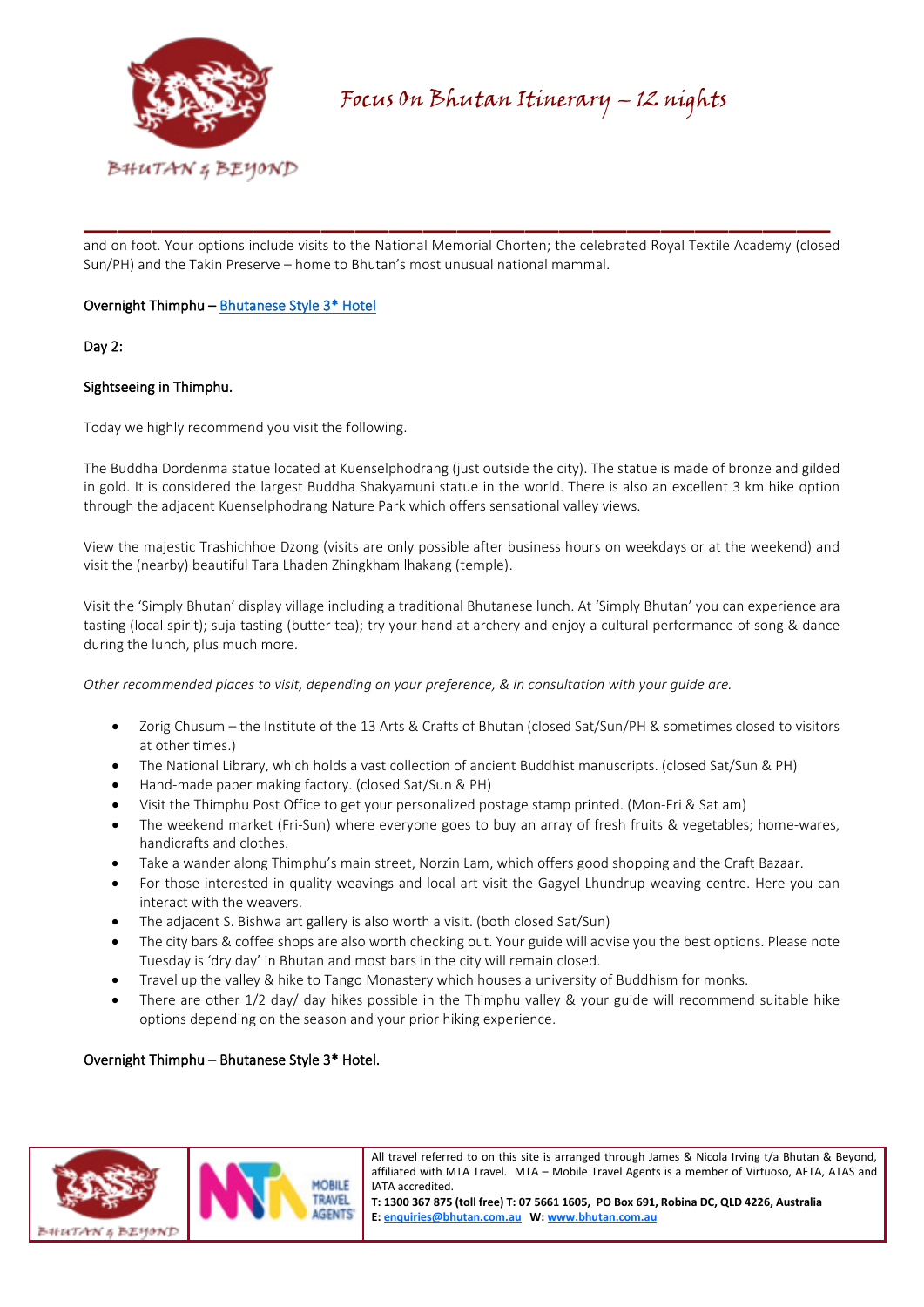

## Day 3:

# Thimphu to Phobjikha Valley (4+ hrs)

This morning you will be transferred by road eastwards to the Phobjikha Valley. En-route pass the Semtokha Dzong. This was built in 1629 & is the oldest fortress of its kind that guarded the Thimphu valley. Today it is a monastery.

\_\_\_\_\_\_\_\_\_\_\_\_\_\_\_\_\_\_\_\_\_\_\_\_\_\_\_\_\_\_\_\_\_\_\_\_\_\_\_\_\_\_\_\_

Continue ascending to Dochu La (pass) to view the 108 Stupas, commissioned by a former Queen as a memorial to those who lost their lives during the low intensity conflict in late 2002. This was when Bhutan evicted Indian rebels camped in the jungle on the Bhutan – Indian border. On a clear day you will witness a breathtaking view of the eastern Himalaya. Depending on the time of the year the vista can vary from alpine snow (November – February) to a profusion of blossoms (March – May).

When the Wangdue Phodrang Dzong comes into view notice the large cacti that cover the hillside below. These were planted long ago to discourage invaders from climbing the steep slope to the Dzong. From the road view Rinchengang, one of Bhutan's oldest villages, which did not have access to water, electricity or schooling until the early 1990's. The craftsmen of Rinchengang are sought after for their skills in construction of Dzongs and Lhakhangs (temples)

Potatoes are Phobjikha's primary cash crop and mainly exported to India. Phobjikha is a glacial valley on the western slopes of the Black Mountains and is one of the most beautiful open valleys in Bhutan. Furthermore it is also one of the most important wildlife preserves in the country. It is the winter home (late October to early February) of the rare black necked crane which annually flies in from Tibet. There are also muntjaks (barking deer), wild boar, sambar, Himalayan black bear, leopard and red foxes.

#### Overnight Phobjikha Valley [– Bhutanese Style 3\\* Hotel.](https://bhutan.com.au/phobjikha-valley-hotels/)

#### Day 4:

#### Sightseeing & Hiking in Phobjikha.

While you are in Phobjikha you will visit the Black Crane nature information centre and the sacred Gangtey Monastery.

Also enjoy time to wander through Gangtey village and hike the Gangtey Nature Trail.

There are many additional hikes available in this beautiful valley and your guide will advise you the best options. One is the remote Phobji area further up the valley. Here you can take an easy, flat hike through temples, farm houses and small villages.

#### Overnight Phobjikha Valley – Bhutanese Style 3\* Hotel.



All travel referred to on this site is arranged through James & Nicola Irving t/a Bhutan & Beyond, affiliated with MTA Travel. MTA – Mobile Travel Agents is a member of Virtuoso, AFTA, ATAS and IATA accredited.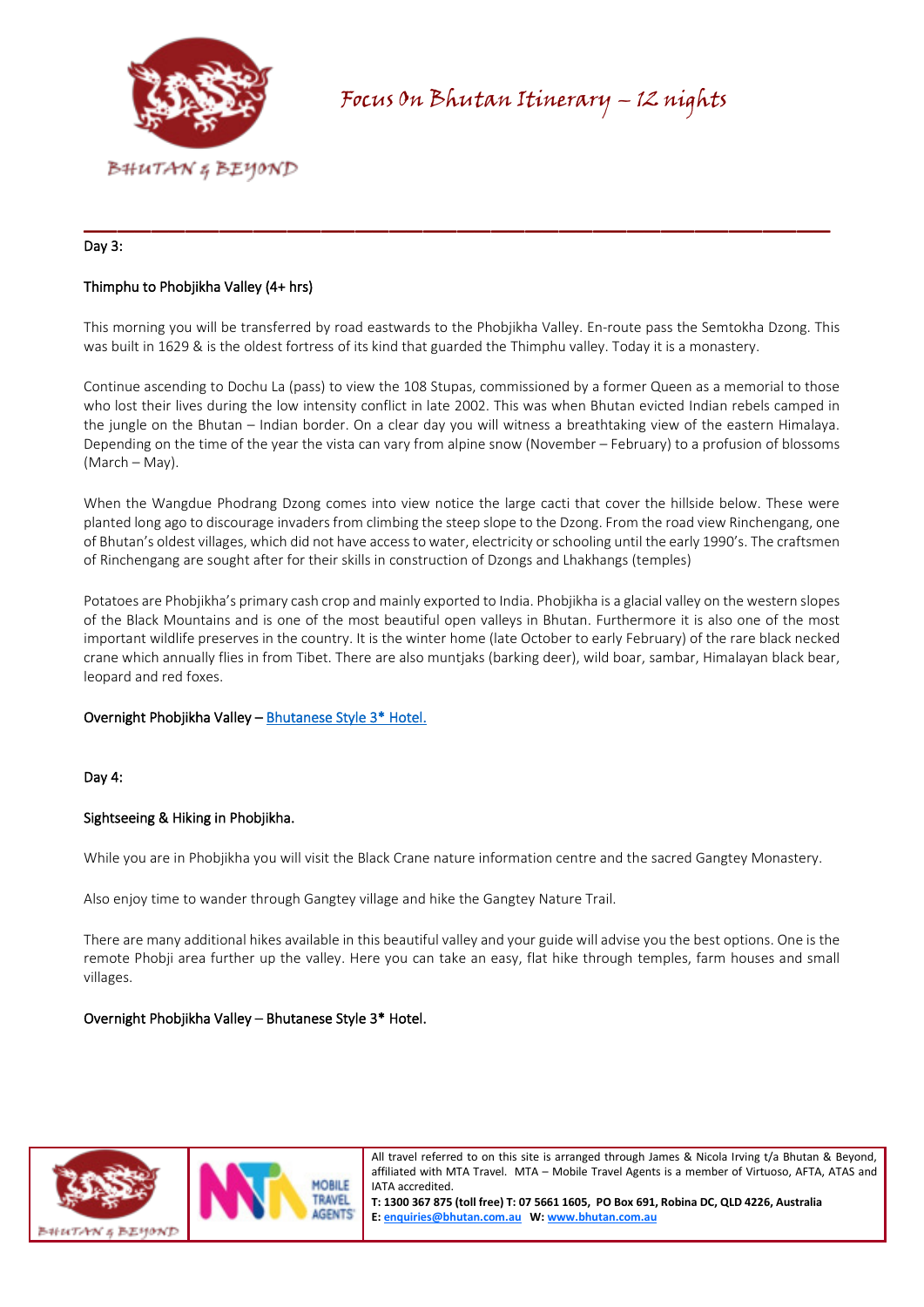

# Day 5:

# Phobjikha Valley to Choekhor Valley (3-4 hrs)

This morning depart Phobjikha to the central Bumthang region comprising the 4 valleys Choekhor, Tang, Ura and Chhume. Traverse the Pele La (Pass) which crosses through the Black Mountains National Park and divides western and central Bhutan and stop for lunch near Trongsa, where you will spend more time on your return journey. Keep a watchful eye out for Rhesus Macaques (Brown Monkeys) on the side of the road. The Trongsa Dzong is perched at the end of a ridge and seems to hang in space at the head of the valley. The Dzongs location afforded it great power over this part of the country as the only foot and mule trail between east and western Bhutan leads straight through Trongsa and through the Dzong itself.

\_\_\_\_\_\_\_\_\_\_\_\_\_\_\_\_\_\_\_\_\_\_\_\_\_\_\_\_\_\_\_\_\_\_\_\_\_\_\_\_\_\_\_\_

On arrival in the Bumthang region notice the large fields of buckwheat that cover the valleys…..buckwheat noodles and pancakes are a Bumthang speciality. Enjoy the remainder of the afternoon at leisure. There are short walks and hikes to choose from and your guide will be happy to make recommendations.

#### Overnight Choekhor Valley – [Bhutanese Style 3\\* Hotel.](https://bhutan.com.au/choekhor-valley-hotels/)

Day 6:

#### Sightseeing in the Bumthang Region.

Today your sightseeing includes visits to the Wangdicholing Palace (exterior access only) and one or both of the Jambay & Kurjey Lhakhangs. These are the oldest two monasteries in the kingdom and all the former Kings of Bhutan are cremated at Kurjey Lhakhang. Other options include the Tamshing Monastery where about 95 Monks reside – most are under 15 and from poorer families who cannot afford to send their children to state school; drop in at the Swiss Farm to taste sweet cheese, apple brandy and locally brewed wine and beer.

Alternatively enjoy one of the hikes available in this region or find a nice quiet spot at the hotel to catch up on some reading.

#### Overnight Choekhor Valley – Bhutanese Style 3\* Hotel.

#### Day 7:

#### Day Trip to Ura Valley. (4-5 hrs drive round trip)

Ura valley is the cradle of Buddhism in Bhutan and is one of the earliest settled valleys in the Kingdom. The stony paths of Ura village lend an almost medieval feel to the area. Consider an easy downhill hike from the road into the valley itself, with a picnic lunch at the local lhakang (temple).

#### Overnight Choekhor Valley – 3\* Hotel or Ura Farm Stay.



All travel referred to on this site is arranged through James & Nicola Irving t/a Bhutan & Beyond, affiliated with MTA Travel. MTA – Mobile Travel Agents is a member of Virtuoso, AFTA, ATAS and IATA accredited.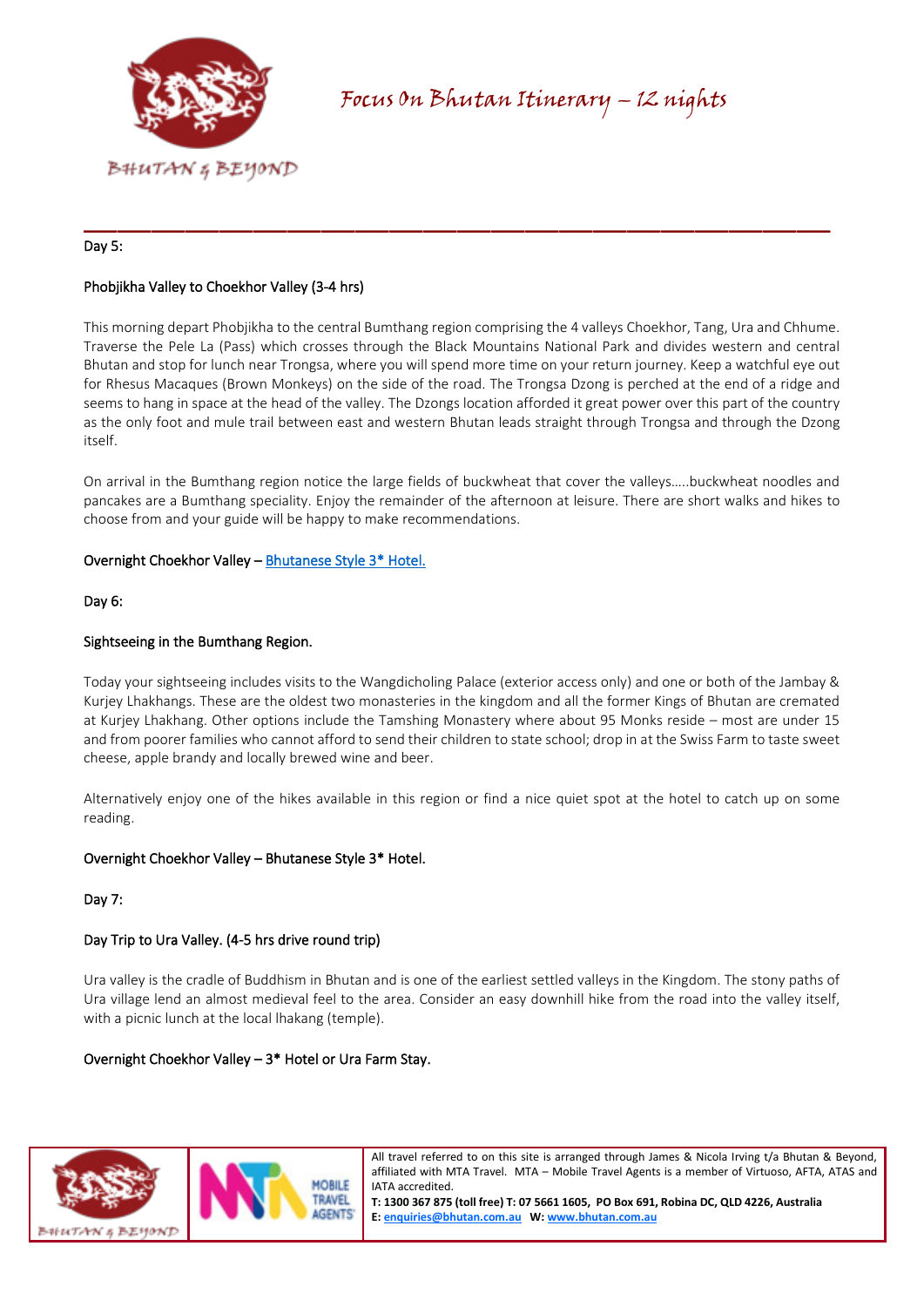

#### Day 8:

# Choekhor Valley to Trongsa (2 hrs)

Today transfer back towards Trongsa via the Chhume valley for the opportunity to shop for excellent local handicrafts and textiles. This region is renowned for its exceptionally high-quality weavings. The Trongsa Dzong is the ancestral home of the Royal Family of Bhutan and has added the excellent Tower of Trongsa Museum into it's ancient watchtower, which you will visit this afternoon, followed by an excursion to the Dzong itself.

\_\_\_\_\_\_\_\_\_\_\_\_\_\_\_\_\_\_\_\_\_\_\_\_\_\_\_\_\_\_\_\_\_\_\_\_\_\_\_\_\_\_\_\_

Alternatively, there is a good 2 hour valley hike below the Dzong that your guide will advise you on.

#### Overnight Trongsa [– Bhutanese Style 3\\* Hotel.](https://bhutan.com.au/trongsa-hotels/)

Day 9:

#### Trongsa to Punakha Valley (4+ hrs)

Depart early this morning to the Punakha Valley which holds the title as the winter capital because of its more temperate climate. Take lunch at a cafeteria en-route. Arriving into the Punakha valley visit Chimi Lhakhang, a monastery built by Lama Drukpa Kuenley (also known as the Divine Madman or Mad Monk), which is a pleasant, easy 20 minute walk across paddy fields. It is believed that childless women who visit the temple will conceive after receiving a "wang" (blessing) from the resident monk.

Visit the local nunnery and, time permitting consider a very scenic excursion to either the small village of Nobgang, original home to the 4 former Queens of the 4th king, OR the small village of Talo where you can wander through the beautiful and serene gardens of the local monastery. Don't forget the weekend market if you are in Punakha on a Saturday morning.

#### Overnight Punakha Valley [– Bhutanese Style 3\\* Hotel.](https://bhutan.com.au/punakha-valley-hotel/)

Day 10:

# Sightseeing & hiking in Punakha.

This morning visit the dramatic Punakha Dzong, which formerly served as the seat of the government and is still the winter residence of the Dratsheng (Central Monk Body). Furthermore it is an excellent example of how a medieval fortress, and a centre of both monastic and administrative functions, has evolved for modern day use.

After lunch at a local restaurant, we recommend a fascinating hike to Khamsum Yulley Namgyel Chorten. The hiking trail is through fields of vegetables, rice paddies and tiny hamlets. This Chorten holds very special significance. It was consecrated in 1999 and dedicated to the protection of the former Crown Prince – today's current King Jigme Khesar Namgyel Wangchuck.

#### Overnight Punakha Valley – Bhutanese Style 3\* Hotel.



All travel referred to on this site is arranged through James & Nicola Irving t/a Bhutan & Beyond, affiliated with MTA Travel. MTA – Mobile Travel Agents is a member of Virtuoso, AFTA, ATAS and IATA accredited.